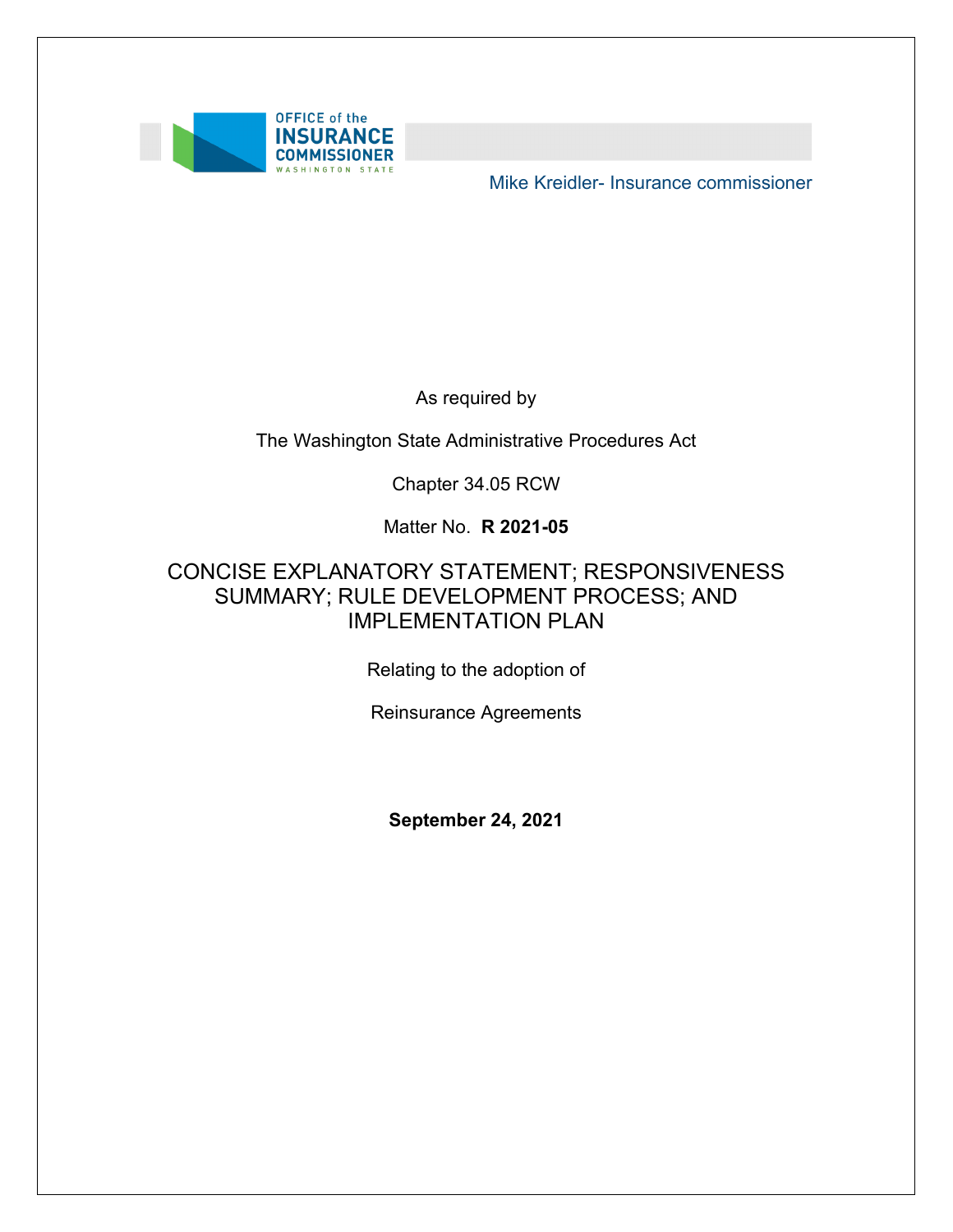# TABLE OF CONTENTS

| Section 1 | Introduction                                | pg. $3$ |
|-----------|---------------------------------------------|---------|
| Section 2 | Reasons for adopting the rule               | pg. $3$ |
| Section 3 | Rule development process                    | pg. $3$ |
| Section 4 | Differences between proposed and final rule | pg. 4   |
| Section 5 | Responsiveness summary                      | pg. 4   |
| Section 6 | Implementation plan                         | pg. $4$ |
|           | Appendix A Hearing Summary                  | pg. 6   |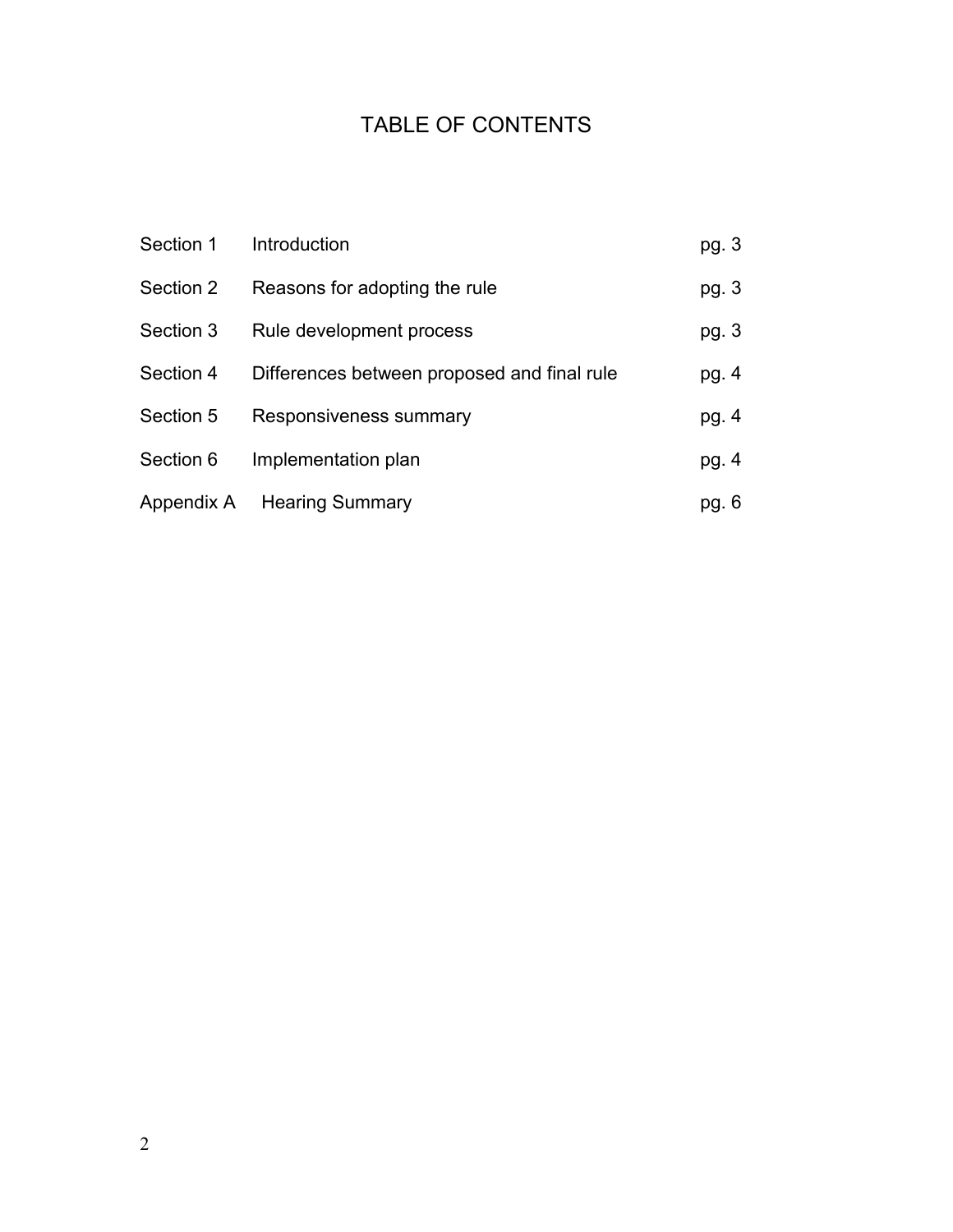## **Section 1: Introduction**

 Revised Code of Washington (RCW) 34.05.325 (6) requires the Office of (CES) prior to filing a rule for permanent adoption. The CES shall: Insurance Commissioner (OIC) to prepare a "concise explanatory statement"

- 1. Identify the Commissioner's reason's for adopting the rule;
- 2. Describe differences between the proposed rule and the final rule (other than editing changes) and the reasons for the differences; and
- 3. Summarize and respond to all comments received regarding the proposed rule during the official public comment period, indicating whether or not the comment resulted in a change to the final rule, or the Commissioner's reasoning in not incorporating the change requested by the comment; and
- 4. Be distributed to all persons who commented on the rule during the official public comment period and to any person who requests it.

## **Section 2: Reasons for Adopting the Rule**

 qualified jurisdictions and accredited NAIC jurisdictions. Senate Bill 5048 (2021) Washington state maintain a competitive and secure insurance market. The National Association of Insurance Commissioners (NAIC) recently adopted two revisions to its Credit for Reinsurance Model Law. The amendments to the model law incorporate provisions of an agreement between the United States and the European Union (EU). The agreement eliminates reinsurance collateral and local presence requirements for EU reinsurers that maintain \$250 million of their own funds and 100% solvency capital. Conversely, U.S. reinsurers that maintain similar capital and surplus would not be required to maintain a local presence in order to do business in the EU or in any EU jurisdiction. A similar agreement was signed with the United Kingdom and extends similar treatment to passed this past legislative session incorporating key components of the NAIC model. The Commissioner is considering rulemaking to further align with the model law and to advance collateral reform relating to reinsurance and assist

## **Section 3: Rule Development Process**

On June 22, 2021, the Commissioner filed a CR-101 pre-proposal public notice of intent to adopt rules. The comment period was open through July 15, 2021. No comments were received.

On June 23, 2021, the Commissioner issued a working draft of the amended rules relating to reinsurance agreements, notified Property & Casualty insurance stakeholders, and requested comment. The comment period was open through July 15, 2021. Three comments were received in support of the working draft, with one typographic correction that was implemented by the Commissioner in the proposed rulemaking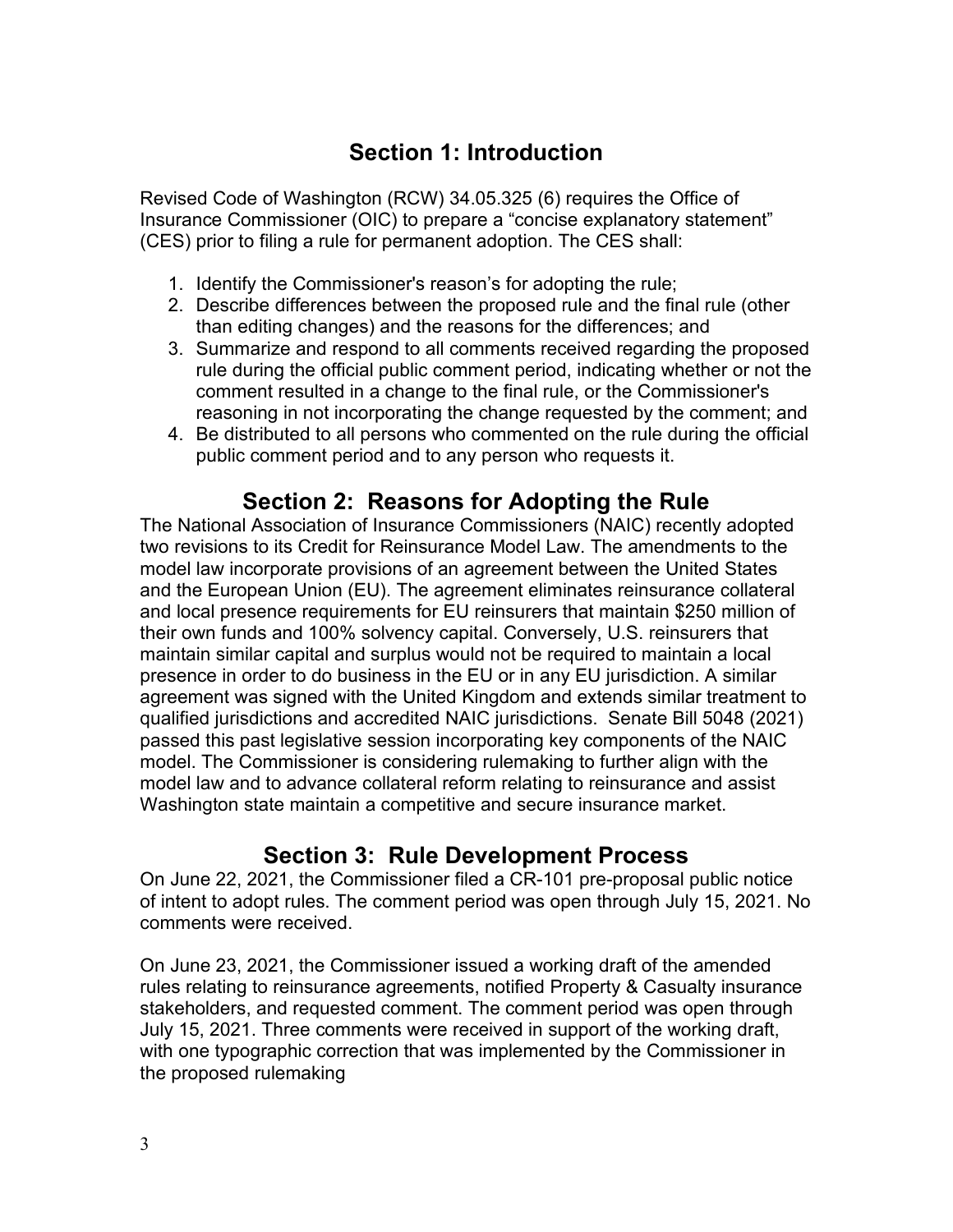On August 17, 2021, the Commissioner filed a CR-102 proposed rule making. The comment period was open through September 22, 2021. No comments were received.

 On September 23, 2021, the Commissioner held a public hearing to hear testimony on the proposed rule. Several people attended the public hearing and no testimony was provided. The hearing summary in in Appendix A.

The responsiveness summary chart included in Section 5 addresses the comments received.

 **Section 4: Differences Between Proposed and Final Rule**  None.

| <b>Comment</b>                                                                                                                                                          | <b>Response</b>                                                                                       |  |  |
|-------------------------------------------------------------------------------------------------------------------------------------------------------------------------|-------------------------------------------------------------------------------------------------------|--|--|
| Thanked the Commissioner on this We appreciate the review of the<br>to modernize reinsurance collateral and   rulemaking.<br>to be in alignment with the NAIC<br>models | rulemaking to create a uniform process stakeholder draft and support of the                           |  |  |
| draft has out of order lettering.                                                                                                                                       | Page 6, subsection(7), on the working The rule was changed to incorporate<br>these typographic fixes. |  |  |
|                                                                                                                                                                         |                                                                                                       |  |  |

**Section 5: Responsiveness Summary** 

# **Section 6: Implementation Plan**

### **A. Implementation and enforcement of the rule.**

After the permanent rule is filed and adopted with the Office of the Code Reviser:

- Policy staff will distribute copies of the final rule and the Concise Explanatory Statement to all interested partied through the State's Govdelivery email system.
- The CR 103 documents and adopted rule will be posted on the Office of the Insurance Commissioner's website.
- Questions will be addressed by Office of the Insurance Commissioner's staff as follows:

| <b>Type of Inquiry</b> | <b>Division</b>            |
|------------------------|----------------------------|
| Insurer assistance     | <b>Company Supervision</b> |
| <b>Rule Content</b>    | Policy                     |
| Authority for rules    | Policy                     |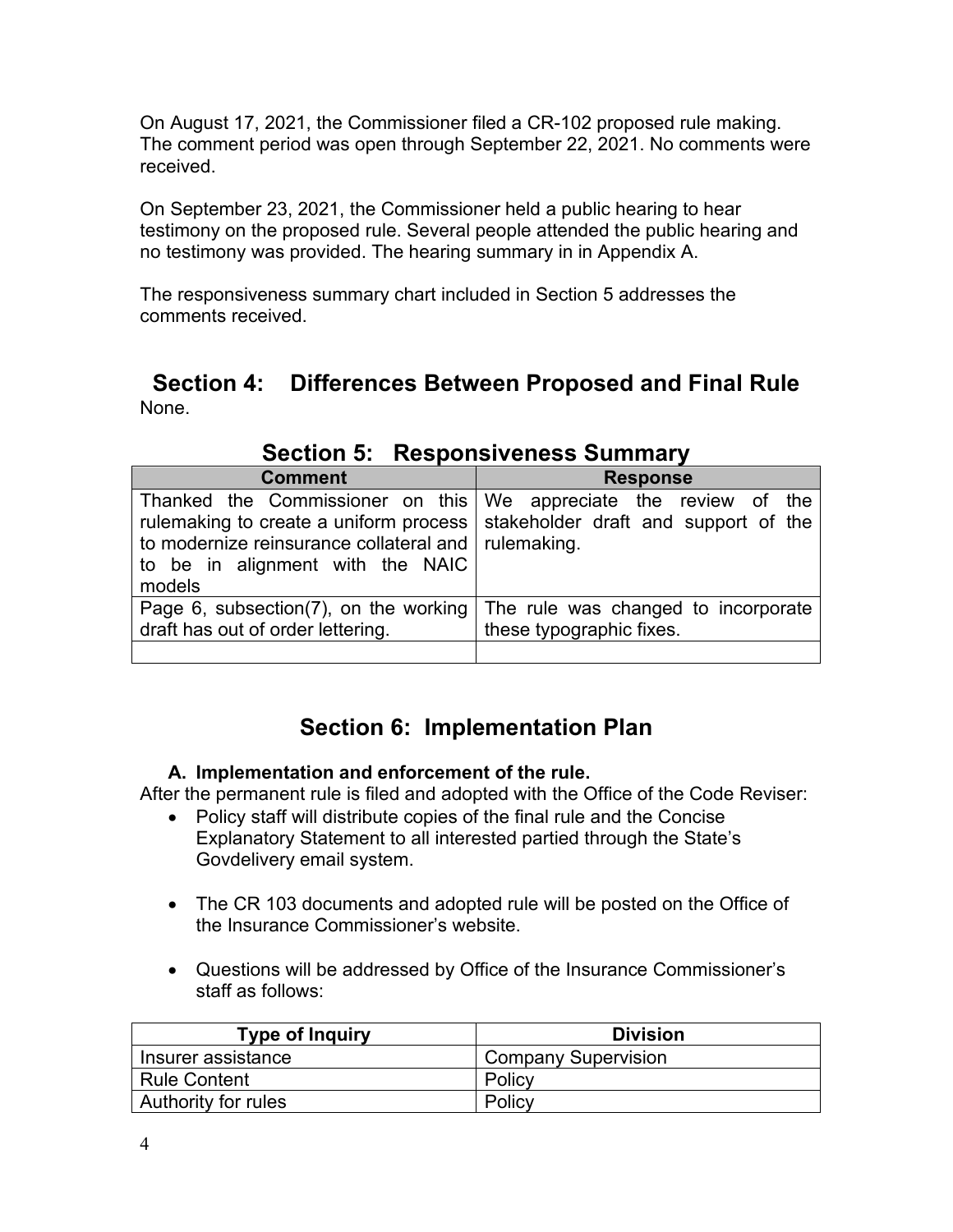| Enforcement of rule      | <b>Company Supervision and Legal</b><br>Affairs |
|--------------------------|-------------------------------------------------|
| <b>Market Compliance</b> | Company Supervision                             |

#### **B. How the Agency intends to inform and educate affected persons about the rule.**

The agency will meet with and provide assistance to any affected property insurer and alien reinsurer.

### **C. How the Agency intends to promote and assist voluntary compliance for this rule.**

 The agency will meet with and provide assistance to any affected property insurer and alien reinsurer.

### **D. How the Agency intends to evaluate whether the rule achieves the purpose for which it was adopted.**

The agency will monitor the market to better understand how reinsurance agreements affected by this rulemaking provides better clarity on reinsurance collateral and assistance to insurers accounting of the agreements.